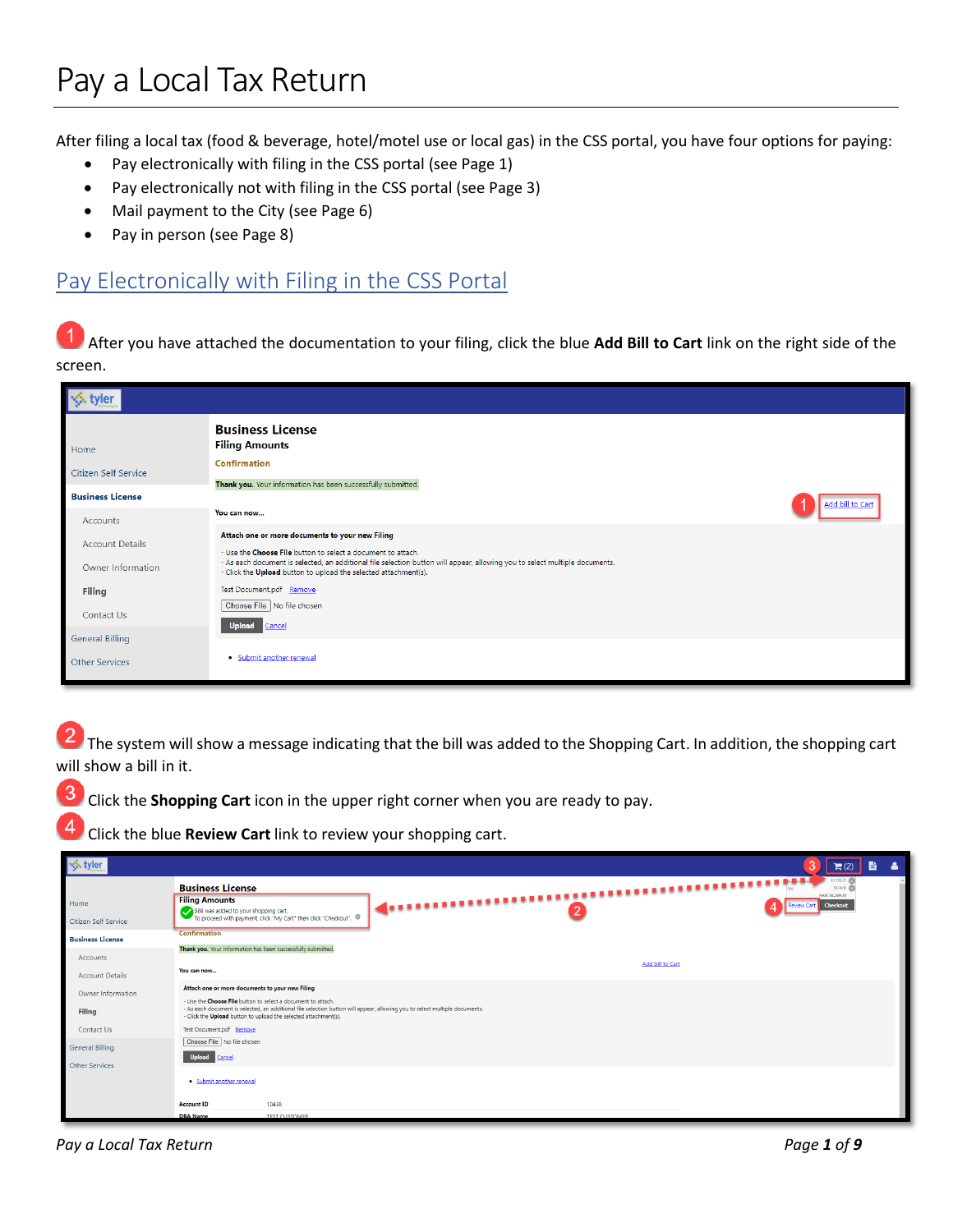Review the bill(s) in your shopping cart. If you do not want to pay a bill, click the blue **Remove** link next to the bill you want to review.

When you are ready to pay, click the **Pay** button.

| tyler                   |                                                     |          |                    |
|-------------------------|-----------------------------------------------------|----------|--------------------|
| Home                    | <b>Shopping Cart Review</b><br><b>Cart Contents</b> | 5        |                    |
| Citizen Self Service    | <b>BUSINESS LICENSES</b>                            | Due      | Being Paid         |
|                         | 588                                                 | \$614.08 | \$614.08<br>remove |
| <b>Business License</b> | Subtotal                                            | \$614.08 | \$614.08           |
| <b>General Billing</b>  | Total                                               | \$614.08 | \$614.08           |
| <b>Other Services</b>   | 6<br>Close<br>Pay                                   |          |                    |
|                         |                                                     |          |                    |
|                         |                                                     |          |                    |

Click either the blue **Pay by Credit Card** or **Pay by eCheck** link depending upon how you would like to pay.

The system will transfer you to BridgePay to complete your credit card or e-check payment. When the transaction is complete, you will receive an email from BridgePay confirming payment.

If you look at the bill after the payment is completed, the bill will show that a payment is pending. The transaction will be posted on the next business day.

|                         | Pay Bills                                                                                                                                     |
|-------------------------|-----------------------------------------------------------------------------------------------------------------------------------------------|
| Home                    | <b>Select Payment Method</b>                                                                                                                  |
| Citizen Self Service    | The City of Naperville offers credit card and e-check options for payment. Please note you will be charged a \$25 fee for a returned payment. |
| <b>Business License</b> | Pay by Credit Card   Pay by eCheck   Cancel                                                                                                   |
| General Billing         |                                                                                                                                               |
| <b>Other Services</b>   |                                                                                                                                               |
|                         |                                                                                                                                               |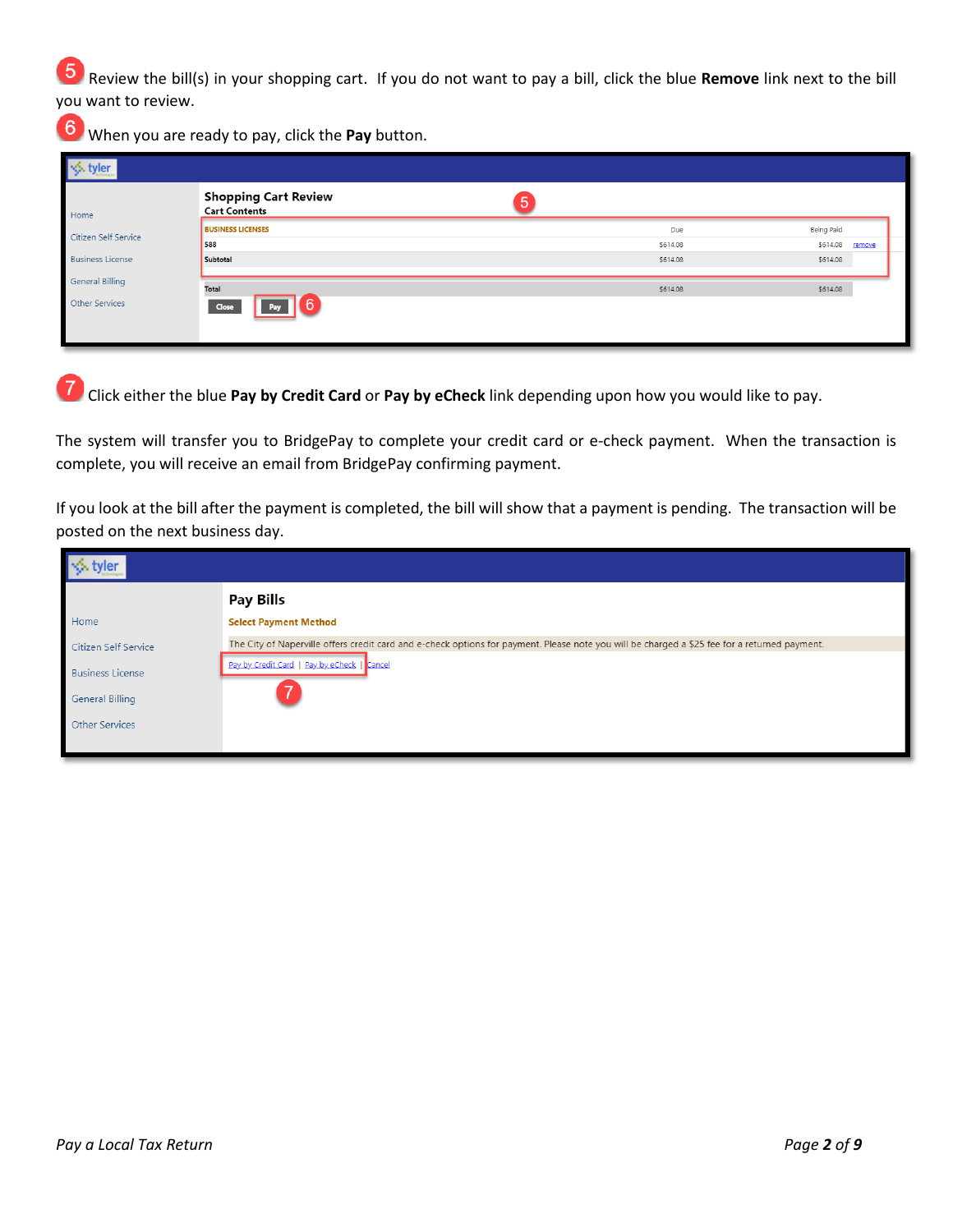## Pay Electronically Not with Filing in the CSS Portal

Click **Business License** on the left side of the screen.

|                             | <b>Welcome to Citizen Self Service</b>                                                                                                                                                                                                                                                                                     |
|-----------------------------|----------------------------------------------------------------------------------------------------------------------------------------------------------------------------------------------------------------------------------------------------------------------------------------------------------------------------|
| Home                        | <b>Announcements</b>                                                                                                                                                                                                                                                                                                       |
| <b>Citizen Self Service</b> | Welcome to the City of Naperville Citizen Self Service (CSS) Portal. Please use this portal to view and pay general (non-utility) bills from the City of Naperville.                                                                                                                                                       |
| <b>Business License</b>     | There are some bills that currently cannot be viewed or paid via this portal. If there is an electronic option, a link is provided below:                                                                                                                                                                                  |
| <b>General Billing</b>      | . If you would like to pay a utility bill, please click the following link: Pay a Utility Bill<br>. If you would like to purchase a garbage cart, please click the following link: Purchase a Garbage Cart<br>. If you would like to purchase a recycling cart, please click the following link: Purchase a Recycling Cart |
| <b>Other Services</b>       | If you have any questions about a bill or how to use the portal, please contact the City of Naperville Finance Department at (630) 420-6059 or via email at css@naperville.il.us.                                                                                                                                          |
|                             | The Finance Department call center (630) 420-6059 is open:                                                                                                                                                                                                                                                                 |
|                             | . Monday, Tuesday, Thursday and Friday from 7:30 am to 5:00pm<br>• Wednesday from 10am to 2pm                                                                                                                                                                                                                              |
|                             | If you send an email to css@naperville.il.us, the email will be converted to a request in the City's Help Center and will be responded to by a Finance staff member within two (2) business days.                                                                                                                          |
|                             | <b>Profile Information</b>                                                                                                                                                                                                                                                                                                 |
|                             | <b>TEST CUSTOMER</b><br>View profile<br>123 MAIN ST<br>ANY TOWN. IL 60540                                                                                                                                                                                                                                                  |

Click the blue **Bills** link at the end of the business account/customer for which you want to pay a bill.

| <b>S</b> tyler          |                                                   |                      |                      |        | $\blacksquare$ (0)                    | b. | δ |
|-------------------------|---------------------------------------------------|----------------------|----------------------|--------|---------------------------------------|----|---|
| Home                    | <b>Business License</b><br><b>Linked Accounts</b> |                      |                      |        |                                       |    |   |
| Citizen Self Service    | Select an account to work with.                   |                      |                      |        |                                       |    |   |
| <b>Business License</b> | <b>Link to Account</b>                            |                      |                      |        |                                       |    |   |
| Accounts                | Account ID                                        | <b>DBA</b> Name      | Location             | Status | Details                               |    |   |
| Contact Us              | 10434                                             | TEST CUSTOMER        | PARCEL NOT AVAILABLE | ACTIVE | <b>Account   Bills   Enter Filing</b> |    |   |
|                         | 10438                                             | <b>TEST CUSTOMER</b> | 50 S MAIN ST         | ACTIVE | Account   Bills   Inter Filing        |    |   |
| General Billing         |                                                   |                      |                      |        |                                       |    |   |
| Other Services          |                                                   |                      |                      |        |                                       |    |   |

Find the bill you want to pay and click the blue **Pay Bill** link at the end of the bill.

| S tyler                     |                                             |                      |                                     |            |                  |                   |      | $\mathbb{H}(0)$    | ê. | $\Delta$ |
|-----------------------------|---------------------------------------------|----------------------|-------------------------------------|------------|------------------|-------------------|------|--------------------|----|----------|
| Home                        | <b>Business License</b><br><b>All Bills</b> |                      |                                     |            |                  |                   |      |                    |    |          |
| <b>Citizen Self Service</b> | <b>Account ID</b>                           |                      | 10438                               |            |                  |                   |      |                    |    |          |
|                             | <b>DBA Name</b>                             |                      | <b>TEST CUSTOMER</b>                |            |                  |                   |      |                    |    |          |
| <b>Business License</b>     | Location                                    |                      | 50 S MAIN ST<br>NAPERVILLE IL 60540 |            |                  |                   |      |                    |    |          |
| Accounts                    |                                             |                      |                                     |            |                  |                   |      |                    |    |          |
|                             | 19 Bill(s) found                            |                      |                                     |            |                  |                   |      |                    |    |          |
| <b>Account Details</b>      | Location                                    | Owner                |                                     | Account ID | Cycle/Month/Year | Category          | Type | <b>Details</b>     |    |          |
| Owner Information           | 50 S MAIN ST                                | <b>TEST CUSTOMER</b> |                                     | 10438      | M20, 10 2021     | <b>FBD MONTH</b>  |      | Details            |    |          |
| Filing                      | 50 S MAIN ST                                | <b>TEST CUSTOMER</b> |                                     | 10438      | M20, 10 2021     | <b>GAS MONTH</b>  |      | Details            |    |          |
| <b>All Bills</b>            | 50 S MAIN ST                                | <b>TEST CUSTOMER</b> |                                     | 10438      | M20, 3 2022      | <b>GAS MONTH</b>  |      | Details            |    |          |
|                             | 50 S MAIN ST                                | <b>TEST CUSTOMER</b> |                                     | 10438      | Q15, 3 2022      | HM QUARTER        |      | Details            |    |          |
| Contact Us                  | 50 S MAIN ST                                | <b>TEST CUSTOMER</b> |                                     | 10438      | M20, 7 2021      | <b>FBD MONTH</b>  |      | Details            |    |          |
| <b>General Billing</b>      | 50 S MAIN ST                                | <b>TEST CUSTOMER</b> |                                     | 10438      | M20, 3 2021      | <b>FBD MONTH</b>  |      | 3<br>Details       |    |          |
| Other Services              | 50 S MAIN ST                                | <b>TEST CUSTOMER</b> |                                     | 10438      | M20, 9 2021      | <b>FBD MONTH</b>  |      | Detail   Pay Bill  |    |          |
|                             | 50 S MAIN ST                                | <b>TEST CUSTOMER</b> |                                     | 10438      | M20, 7 2021      | <b>GAS MONTH</b>  |      | Details            |    |          |
|                             | 50 S MAIN ST                                | <b>TEST CUSTOMER</b> |                                     | 10438      | Q15, 3 2021      | <b>HM QUARTER</b> |      | Details   Pay Bill |    |          |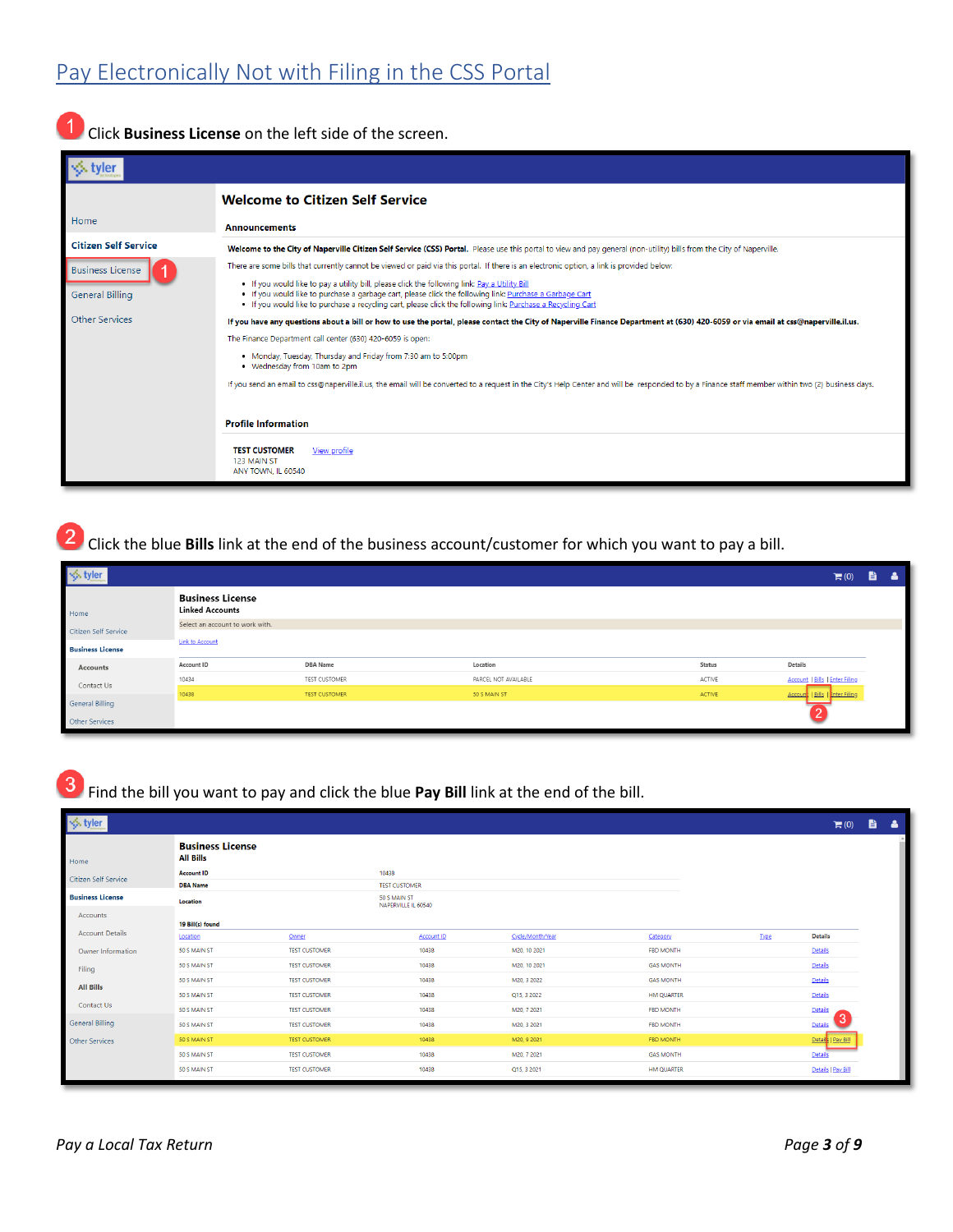The system will show a message indicating that the bill was added to the Shopping Cart. In addition, the shopping cart will show a bill in it.

| <b>√</b> tyler               |                                                                                                                                                                         |                      |                                                             |                   |                                                                                                            |                   |              | $\mathbb{H}(1)$    | 昏<br>$\Delta$ |
|------------------------------|-------------------------------------------------------------------------------------------------------------------------------------------------------------------------|----------------------|-------------------------------------------------------------|-------------------|------------------------------------------------------------------------------------------------------------|-------------------|--------------|--------------------|---------------|
| Home<br>Citizen Self Service | <b>Business License</b><br><b>All Bills</b><br>Business License 527 was added to your shopping cart.<br>To proceed with payment, click "My Cart" then click "Checkout". |                      |                                                             |                   | <b>Express continuously consumers and all the second consumption of the consequence of the consequence</b> |                   |              |                    |               |
| <b>Business License</b>      | <b>Account ID</b><br><b>DBA Name</b>                                                                                                                                    |                      | 10438                                                       |                   |                                                                                                            |                   |              |                    |               |
| Accounts                     | Location                                                                                                                                                                |                      | <b>TEST CUSTOMER</b><br>50 S MAIN ST<br>NAPERVILLE IL 60540 |                   |                                                                                                            |                   |              |                    |               |
| <b>Account Details</b>       | 19 Bill(s) found                                                                                                                                                        |                      |                                                             |                   |                                                                                                            |                   |              |                    |               |
| Owner Information            | Location                                                                                                                                                                | Owner                |                                                             | <b>Account ID</b> | Cycle/Month/Year                                                                                           | Category          | <b>I</b> ype | <b>Details</b>     |               |
| Filing                       | 50 S MAIN ST                                                                                                                                                            | <b>TEST CUSTOMER</b> | 10438                                                       |                   | M20, 10 2021                                                                                               | <b>FBD MONTH</b>  |              | Details            |               |
| <b>All Bills</b>             | 50 S MAIN ST                                                                                                                                                            | <b>TEST CUSTOMER</b> | 10438                                                       |                   | M20, 10 2021                                                                                               | <b>GAS MONTH</b>  |              | Details            |               |
| Contact Us                   | 50 S MAIN ST                                                                                                                                                            | <b>TEST CUSTOMER</b> | 10438                                                       |                   | M20, 3 2022                                                                                                | <b>GAS MONTH</b>  |              | Details            |               |
|                              | 50 S MAIN ST                                                                                                                                                            | <b>TEST CUSTOMER</b> | 10438                                                       |                   | Q15, 3 2022                                                                                                | <b>HM QUARTER</b> |              | Details            |               |
| <b>General Billing</b>       | 50 S MAIN ST                                                                                                                                                            | <b>TEST CUSTOMER</b> | 10438                                                       |                   | M20, 7 2021                                                                                                | <b>FBD MONTH</b>  |              | Details            |               |
| <b>Other Services</b>        | 50 S MAIN ST                                                                                                                                                            | <b>TEST CUSTOMER</b> | 10438                                                       |                   | M20, 3 2021                                                                                                | <b>FBD MONTH</b>  |              | Details            |               |
|                              | 50 S MAIN ST                                                                                                                                                            | <b>TEST CUSTOMER</b> | 10438                                                       |                   | M20, 9 2021                                                                                                | <b>FBD MONTH</b>  |              | Details   Pay Bill |               |

Click the **Shopping Cart** icon in the upper right corner when you are ready to pay.

Click the blue **Review Cart** link to review your shopping cart.

| $\leq$ tyler                        |                                                                                                                                                                              |                         |                      |                   |                  |                    |             | 5                                                                                                 | ê. |  |
|-------------------------------------|------------------------------------------------------------------------------------------------------------------------------------------------------------------------------|-------------------------|----------------------|-------------------|------------------|--------------------|-------------|---------------------------------------------------------------------------------------------------|----|--|
| Home<br><b>Citizen Self Service</b> | <b>Business License</b><br><b>All Bills</b><br>h<br>Business License 527 was added to your shopping cart.<br>To proceed with payment, click "My Cart" then click "Checkout". |                         |                      |                   |                  |                    |             | \$1,706.25 (3)<br><b>Business License 527</b><br>Total: \$1,706.25<br><b>Review Cart Checkout</b> |    |  |
| <b>Business License</b>             | <b>Account ID</b>                                                                                                                                                            | 10438                   |                      |                   |                  |                    |             |                                                                                                   |    |  |
|                                     | <b>DBA Name</b>                                                                                                                                                              |                         | <b>TEST CUSTOMER</b> |                   |                  |                    |             |                                                                                                   |    |  |
| Accounts                            | <b>Location</b>                                                                                                                                                              |                         | 50 S MAIN ST         |                   |                  |                    |             |                                                                                                   |    |  |
| <b>Account Details</b>              |                                                                                                                                                                              |                         | NAPERVILLE IL 60540  |                   |                  |                    |             |                                                                                                   |    |  |
|                                     | 19 Bill(s) found                                                                                                                                                             |                         |                      |                   |                  |                    |             |                                                                                                   |    |  |
| Owner Information                   | Location                                                                                                                                                                     | Owner                   |                      | <b>Account ID</b> | Cycle/Month/Year | Category           | <b>Type</b> | <b>Details</b>                                                                                    |    |  |
| Filing                              | 50 S MAIN ST                                                                                                                                                                 | <b>TEST CUSTOMER</b>    |                      | 10438             | M20, 10 2021     | <b>FBD MONTH</b>   |             | Details                                                                                           |    |  |
| All Bills                           | 50 S MAIN ST                                                                                                                                                                 | <b>TEST CUSTOMER</b>    |                      | 10438             | M20, 10 2021     | <b>GAS MONTH</b>   |             | Details                                                                                           |    |  |
|                                     |                                                                                                                                                                              | <b>MEAN ALLOWAY ARE</b> |                      |                   |                  | <b>ALABA CALLS</b> |             |                                                                                                   |    |  |

Review the bill(s) in your shopping cart. If you do not want to pay a bill, click the blue **Remove** link next to the bill you want to review.

| tyler                   |                                                     |            |                      |
|-------------------------|-----------------------------------------------------|------------|----------------------|
| Home                    | <b>Shopping Cart Review</b><br><b>Cart Contents</b> |            |                      |
|                         | <b>BUSINESS LICENSES</b>                            | Due        | Being Paid           |
| Citizen Self Service    | <b>Business License 527</b>                         | \$1,706.25 | \$1,706.25<br>remove |
| <b>Business License</b> | Subtotal                                            | \$1,706.25 | \$1,706.25           |
| <b>General Billing</b>  |                                                     |            |                      |
| Other Services          | Total<br>Close<br>Pav                               | \$1,706.25 | \$1,706.25           |
|                         |                                                     |            |                      |

8 When you are ready to pay, click the **Pay** button.

6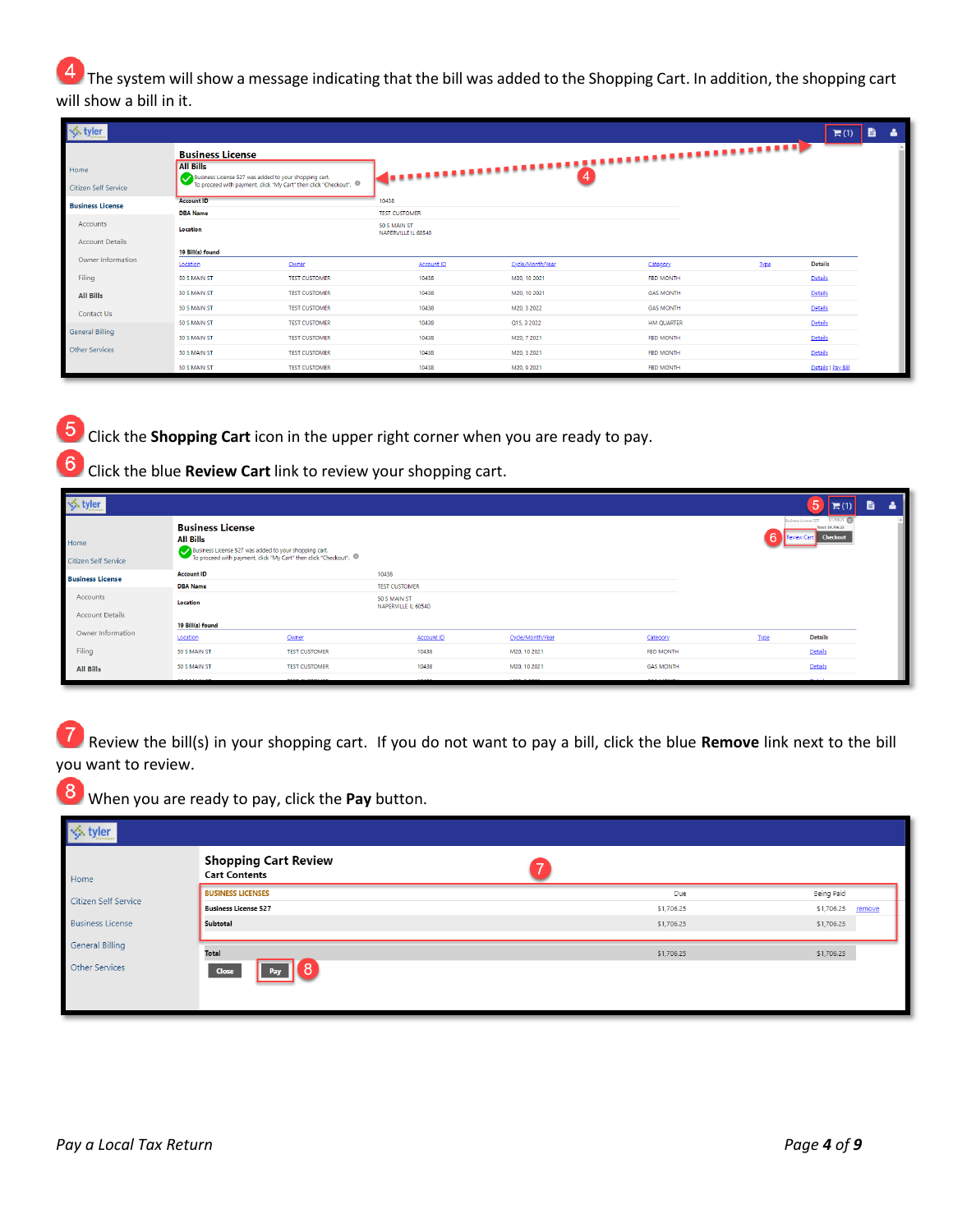Click either the blue **Pay by Credit Card** or **Pay by eCheck** link depending upon how you would like to pay.

The system will transfer you to BridgePay to complete your credit card or e-check payment. When the transaction is complete, you will receive an email from BridgePay confirming payment.

If you look at the bill after the payment is completed, the bill will show that a payment is pending. The transaction will be posted on the next business day.

| tvler                   |                                                                                                                                               |
|-------------------------|-----------------------------------------------------------------------------------------------------------------------------------------------|
|                         | Pay Bills                                                                                                                                     |
| Home                    | <b>Select Payment Method</b>                                                                                                                  |
| Citizen Self Service    | The City of Naperville offers credit card and e-check options for payment. Please note you will be charged a \$25 fee for a returned payment. |
| <b>Business License</b> | Pay by Credit Card   Pay by eCheck   Cancel                                                                                                   |
| <b>General Billing</b>  |                                                                                                                                               |
| Other Services          |                                                                                                                                               |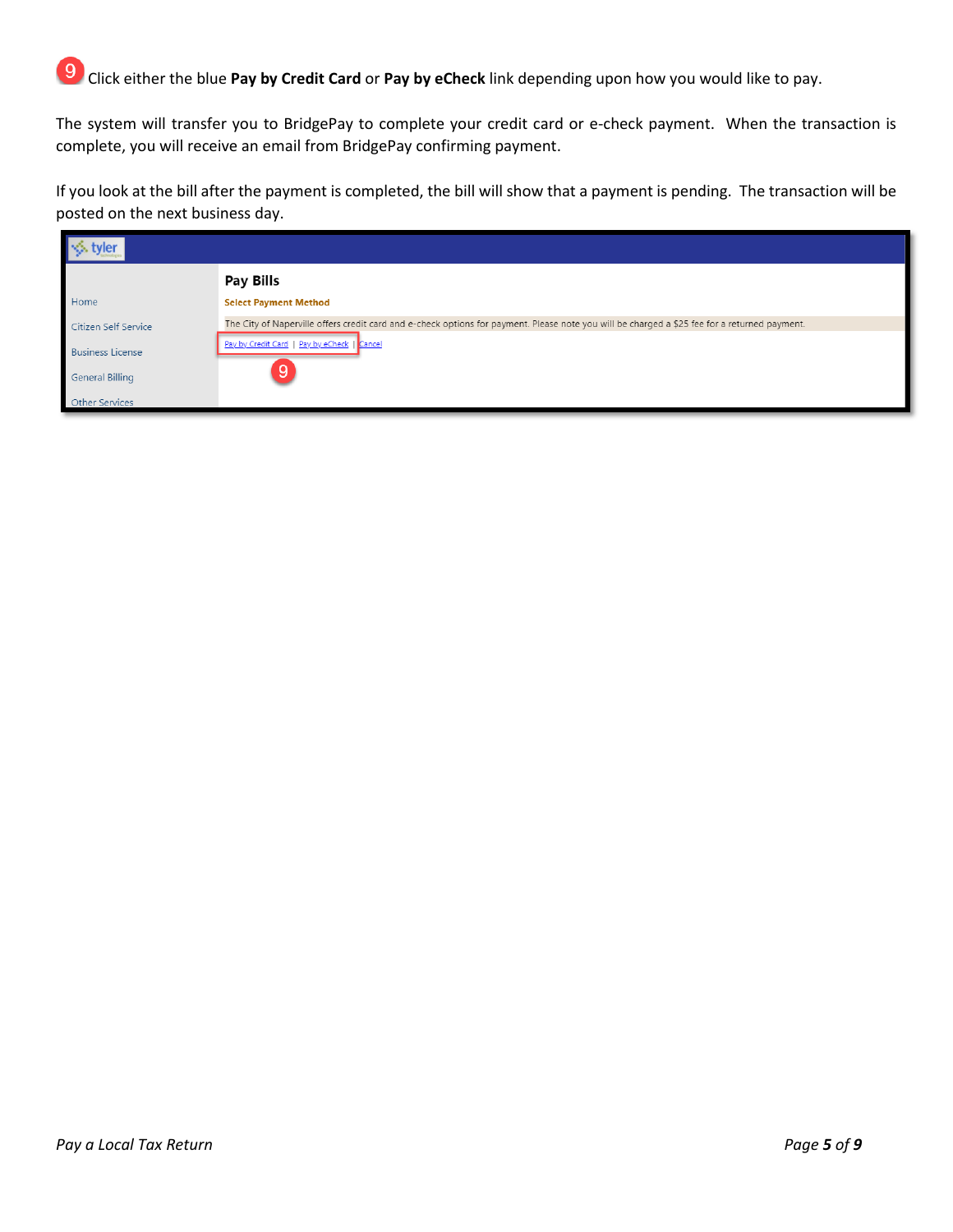### Click **Business License** on the left side of the screen.

|                             | <b>Welcome to Citizen Self Service</b>                                                                                                                                                                                                                                                                                     |
|-----------------------------|----------------------------------------------------------------------------------------------------------------------------------------------------------------------------------------------------------------------------------------------------------------------------------------------------------------------------|
| Home                        | <b>Announcements</b>                                                                                                                                                                                                                                                                                                       |
| <b>Citizen Self Service</b> | Welcome to the City of Naperville Citizen Self Service (CSS) Portal. Please use this portal to view and pay general (non-utility) bills from the City of Naperville.                                                                                                                                                       |
| <b>Business License</b>     | There are some bills that currently cannot be viewed or paid via this portal. If there is an electronic option, a link is provided below:                                                                                                                                                                                  |
| <b>General Billing</b>      | . If you would like to pay a utility bill, please click the following link: Pay a Utility Bill<br>. If you would like to purchase a garbage cart, please click the following link: Purchase a Garbage Cart<br>. If you would like to purchase a recycling cart, please click the following link: Purchase a Recycling Cart |
| <b>Other Services</b>       | If you have any questions about a bill or how to use the portal, please contact the City of Naperville Finance Department at (630) 420-6059 or via email at css@naperville.il.us.                                                                                                                                          |
|                             | The Finance Department call center (630) 420-6059 is open:                                                                                                                                                                                                                                                                 |
|                             | . Monday, Tuesday, Thursday and Friday from 7:30 am to 5:00pm<br>• Wednesday from 10am to 2pm                                                                                                                                                                                                                              |
|                             | If you send an email to css@naperville.il.us, the email will be converted to a request in the City's Help Center and will be responded to by a Finance staff member within two (2) business days.                                                                                                                          |
|                             | <b>Profile Information</b>                                                                                                                                                                                                                                                                                                 |
|                             | <b>TEST CUSTOMER</b><br>View profile<br>123 MAIN ST<br>ANY TOWN. IL 60540                                                                                                                                                                                                                                                  |

Click the blue **Bills** link at the end of the business account/customer for which you want to pay a bill.

| $\leq$ tyler            | $\mathbf{H}^{(0)}$                                |                      |                      |        |                                       |  |  |
|-------------------------|---------------------------------------------------|----------------------|----------------------|--------|---------------------------------------|--|--|
| Home                    | <b>Business License</b><br><b>Linked Accounts</b> |                      |                      |        |                                       |  |  |
| Citizen Self Service    | Select an account to work with.                   |                      |                      |        |                                       |  |  |
| <b>Business License</b> | <b>Link to Account</b>                            |                      |                      |        |                                       |  |  |
| Accounts                | Account ID                                        | <b>DBA</b> Name      | Location             | Status | Details                               |  |  |
| Contact Us              | 10434                                             | TEST CUSTOMER        | PARCEL NOT AVAILABLE | ACTIVE | <b>Account   Bills   Enter Filing</b> |  |  |
|                         | 10438                                             | <b>TEST CUSTOMER</b> | 50 S MAIN ST         | ACTIVE | Account   Bills   Inter Filing        |  |  |
| <b>General Billing</b>  |                                                   |                      |                      |        |                                       |  |  |
| Other Services          |                                                   |                      |                      |        |                                       |  |  |

Find the bill you want to pay and click the blue **Details** link at the end of the bill.

| $\leq$ tyler                |                                             |                         |                                     |              |                  |                                  |      |                    |  |
|-----------------------------|---------------------------------------------|-------------------------|-------------------------------------|--------------|------------------|----------------------------------|------|--------------------|--|
| Home                        | <b>Business License</b><br><b>All Bills</b> |                         |                                     |              |                  |                                  |      |                    |  |
| <b>Citizen Self Service</b> | <b>Account ID</b>                           |                         | 10438                               |              |                  |                                  |      |                    |  |
|                             | <b>DBA Name</b>                             |                         | <b>TEST CUSTOMER</b>                |              |                  |                                  |      |                    |  |
| <b>Business License</b>     | Location                                    |                         | 50 S MAIN ST<br>NAPERVILLE IL 60540 |              |                  |                                  |      |                    |  |
| Accounts                    | 19 Bill(s) found                            |                         |                                     |              |                  |                                  |      |                    |  |
| <b>Account Details</b>      | Location                                    | Owner                   |                                     | Account ID   | Cycle/Month/Year | Category                         | Type | <b>Details</b>     |  |
| Owner Information           | 50 S MAIN ST                                | <b>TEST CUSTOMER</b>    |                                     | 10438        | M20, 10 2021     | FBD MONTH                        |      | Details            |  |
| Filing                      | 50 S MAIN ST                                | <b>TEST CUSTOMER</b>    |                                     | 10438        | M20, 10 2021     | <b>GAS MONTH</b>                 |      | Details            |  |
| <b>All Bills</b>            | 50 S MAIN ST                                | <b>TEST CUSTOMER</b>    |                                     | 10438        | M20, 3 2022      | <b>GAS MONTH</b>                 |      | Details            |  |
|                             | 50 S MAIN ST                                | <b>TEST CUSTOMER</b>    |                                     | 10438        | Q15, 3 2022      | <b>HM QUARTER</b>                |      | Details            |  |
| Contact Us                  | 50 S MAIN ST                                | <b>TEST CUSTOMER</b>    |                                     | 10438        | M20, 7 2021      | <b>FBD MONTH</b>                 |      | Details            |  |
| <b>General Billing</b>      | 50 S MAIN ST                                | <b>TEST CUSTOMER</b>    |                                     | 10438        | M20, 3 2021      | <b>FBD MONTH</b>                 |      | Details            |  |
| Other Services              | 50 S MAIN ST                                | <b>TEST CUSTOMER</b>    |                                     | 10438        | M20, 9 2021      | <b>FBD MONTH</b>                 | 3    | Details   Pay Bill |  |
|                             | 50 S MAIN ST                                | <b>TEST CUSTOMER</b>    |                                     | 10438        | M20, 7 2021      | <b>GAS MONTH</b>                 |      | Details            |  |
|                             | .                                           | <b>MARK ALLOWAY ARE</b> |                                     | <b>CALLA</b> | ------           | <b><i><u>ALAMAN AREA</u></i></b> |      |                    |  |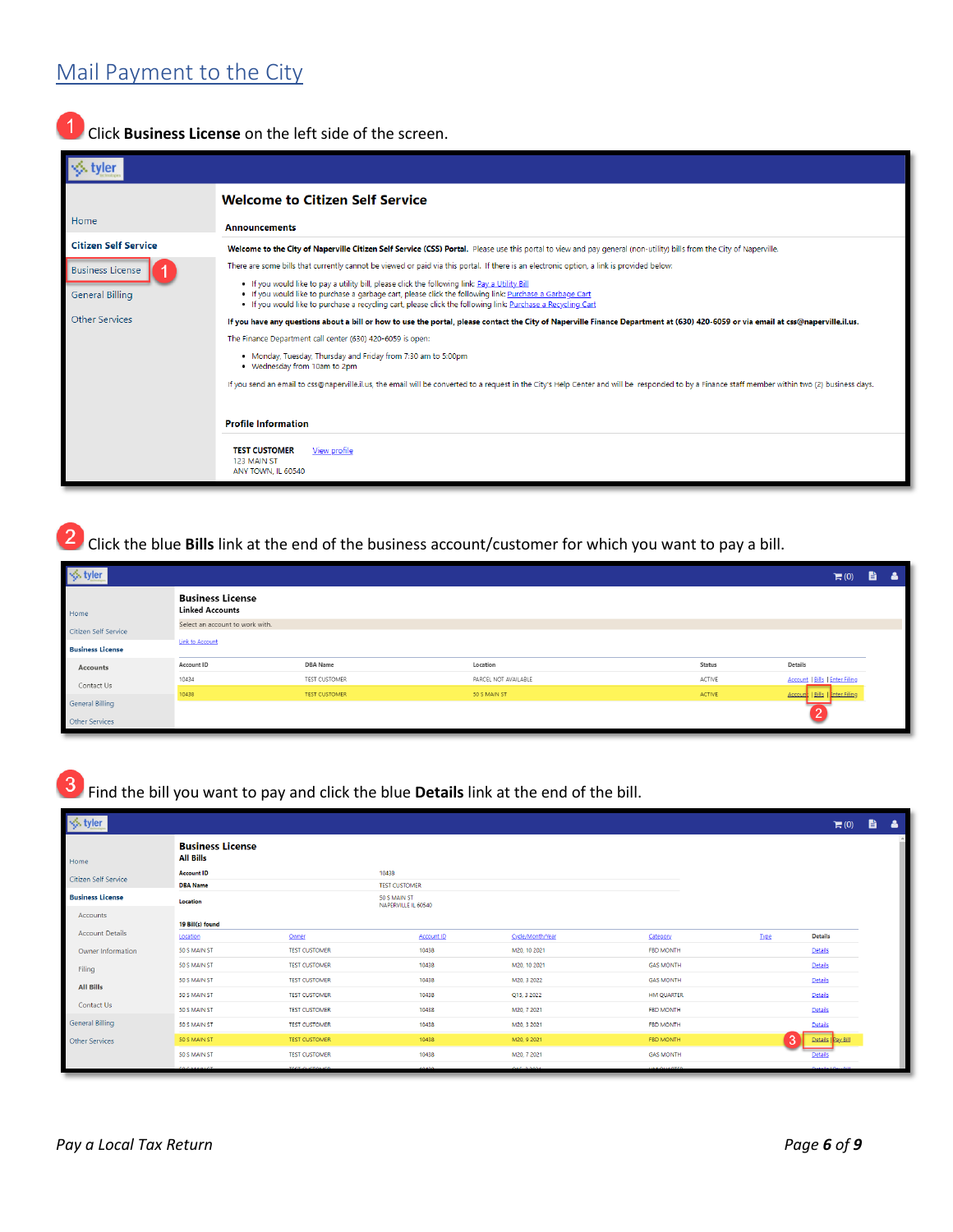

Mail the copy of the bill and a check to: **City of Naperville Finance Department – Local Taxes 400 S Eagle St Naperville, IL 60540**

The postmark date on the envelope will be used to determine the received date for discount and/or penalty purposes.

| <b>O</b> OneLink                                 | x   < Tyler Hub - Munis Landing Page X   @ View Bill                                    |                                         | $\times$ + |                      |        |                                               | $\vee$<br>$\sim$ | $\Box$       | $\times$                |
|--------------------------------------------------|-----------------------------------------------------------------------------------------|-----------------------------------------|------------|----------------------|--------|-----------------------------------------------|------------------|--------------|-------------------------|
| $\mathcal{C}$<br>≏<br>$\leftarrow$ $\rightarrow$ | A napervilleilcitizenstest.munisselfservice.com/citizens/BusinessLicenses/ViewBill.aspx |                                         |            |                      |        |                                               | ■ ☆              | キロ           | $2$ $\pm$               |
| $\leq$ tyler                                     |                                                                                         |                                         |            |                      |        | New tab<br>New window<br>New Incognito window |                  | Ctrl+Shift+N | $Ctrl+T$<br>$Ctrl + N$  |
| Home<br>Citizen Self Service                     | <b>Business License</b><br><b>Bill Detail</b><br><b>View Bill</b>                       |                                         |            |                      |        | History<br>Downloads<br>Bookmarks             |                  |              | $\ddot{}$<br>$Ctrl + J$ |
|                                                  | <b>Bill Year</b>                                                                        |                                         |            | 2021                 |        | Zoom                                          | $- 100%$         | <b>A</b>     | EB.                     |
| <b>Business License</b>                          | <b>Bill Number</b>                                                                      |                                         |            | 527                  |        | Print                                         |                  |              | $Ctrl + P$              |
| Accounts<br>Account Details                      | <b>Owner Name</b>                                                                       |                                         |            | <b>TEST CUSTOMER</b> | View p | Cast<br>Find<br>More tools                    |                  |              | $Ctrl + F$<br>×         |
|                                                  | <b>Charge Code</b>                                                                      | Description                             |            |                      |        | Edit                                          | Cut              | Copy         | Paste                   |
| Owner Information                                | FBDP                                                                                    | FOOD & BEVERAGE TAX LATE PENALTY - DWTN |            |                      |        | Settings                                      |                  |              |                         |
| Filing                                           | FBD                                                                                     | FOOD & BEVERAGE TAX - DOWNTOWN          |            |                      |        | Help                                          |                  |              |                         |
| <b>View Bill</b>                                 | FBC                                                                                     | FOOD & BEVERAGE TAX - CITYWIDE          |            |                      |        | Exit                                          |                  |              |                         |
| All Bills                                        | <b>SUBTOTAL</b>                                                                         |                                         |            |                      |        | Managed by your organization                  |                  |              |                         |
|                                                  | Penalty                                                                                 |                                         |            |                      |        | \$393.75                                      |                  |              |                         |
| Payment History                                  | Payments/Adjustments                                                                    |                                         |            |                      |        | \$0.00                                        |                  |              |                         |
| License Details                                  | <b>Total Unpaid Balance</b>                                                             |                                         |            |                      |        | \$1,706.25                                    |                  |              |                         |
| Contact Us                                       | <b>TOTAL DUE</b>                                                                        |                                         |            |                      |        | \$1,706.25                                    |                  |              |                         |
| <b>General Billing</b>                           |                                                                                         |                                         |            |                      |        |                                               |                  |              |                         |
| <b>Other Services</b>                            |                                                                                         |                                         |            |                      |        | Add to Cart                                   |                  |              |                         |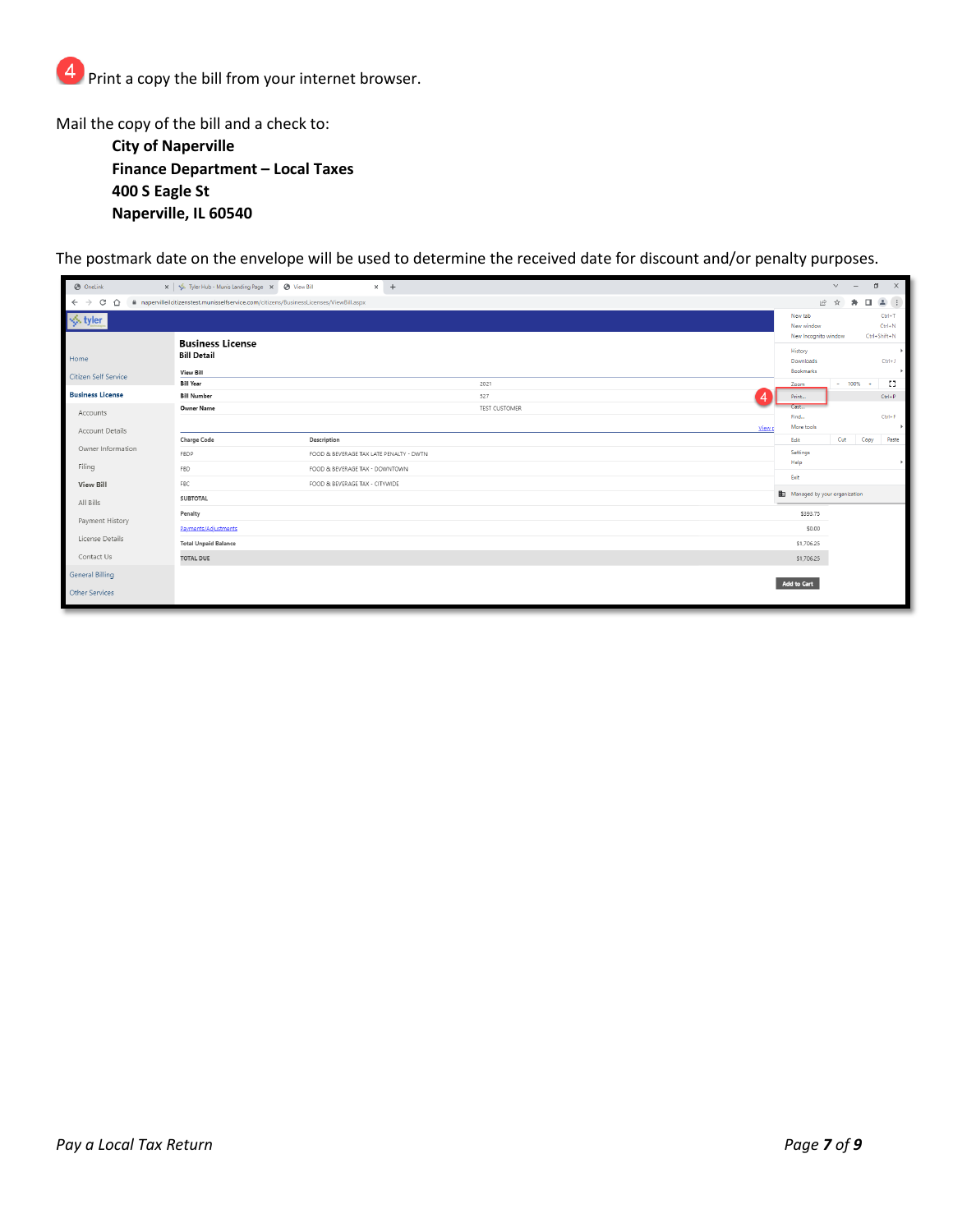#### Pay In-Person



**1** Click **Business License** on the left side of the screen.

|                             | <b>Welcome to Citizen Self Service</b>                                                                                                                                                                                                                                                                                     |  |  |  |  |  |  |
|-----------------------------|----------------------------------------------------------------------------------------------------------------------------------------------------------------------------------------------------------------------------------------------------------------------------------------------------------------------------|--|--|--|--|--|--|
| Home                        | <b>Announcements</b>                                                                                                                                                                                                                                                                                                       |  |  |  |  |  |  |
| <b>Citizen Self Service</b> | Welcome to the City of Naperville Citizen Self Service (CSS) Portal. Please use this portal to view and pay general (non-utility) bills from the City of Naperville.                                                                                                                                                       |  |  |  |  |  |  |
| <b>Business License</b>     | There are some bills that currently cannot be viewed or paid via this portal. If there is an electronic option, a link is provided below:                                                                                                                                                                                  |  |  |  |  |  |  |
| <b>General Billing</b>      | . If you would like to pay a utility bill, please click the following link: Pay a Utility Bill<br>. If you would like to purchase a garbage cart, please click the following link: Purchase a Garbage Cart<br>. If you would like to purchase a recycling cart, please click the following link: Purchase a Recycling Cart |  |  |  |  |  |  |
| <b>Other Services</b>       | If you have any questions about a bill or how to use the portal, please contact the City of Naperville Finance Department at (630) 420-6059 or via email at css@naperville.il.us.                                                                                                                                          |  |  |  |  |  |  |
|                             | The Finance Department call center (630) 420-6059 is open:                                                                                                                                                                                                                                                                 |  |  |  |  |  |  |
|                             | • Monday, Tuesday, Thursday and Friday from 7:30 am to 5:00pm<br>• Wednesday from 10am to 2pm                                                                                                                                                                                                                              |  |  |  |  |  |  |
|                             | If you send an email to css@naperville.il.us, the email will be converted to a request in the City's Help Center and will be responded to by a Finance staff member within two (2) business days.                                                                                                                          |  |  |  |  |  |  |
|                             | <b>Profile Information</b>                                                                                                                                                                                                                                                                                                 |  |  |  |  |  |  |
|                             | <b>TEST CUSTOMER</b><br>View profile<br>123 MAIN ST<br>ANY TOWN. IL 60540                                                                                                                                                                                                                                                  |  |  |  |  |  |  |

Click the blue **Bills** link at the end of the business account/customer for which you want to pay a bill.

| <b>√</b> styler         |                                                   |                      |                      |        | $\blacksquare$ (0)                    | ê. | -8 |  |  |
|-------------------------|---------------------------------------------------|----------------------|----------------------|--------|---------------------------------------|----|----|--|--|
| Home                    | <b>Business License</b><br><b>Linked Accounts</b> |                      |                      |        |                                       |    |    |  |  |
| Citizen Self Service    | Select an account to work with.                   |                      |                      |        |                                       |    |    |  |  |
| <b>Business License</b> | <b>Link to Account</b>                            |                      |                      |        |                                       |    |    |  |  |
| Accounts                | Account ID                                        | <b>DBA</b> Name      | Location             | Status | Details                               |    |    |  |  |
| Contact Us              | 10434                                             | TEST CUSTOMER        | PARCEL NOT AVAILABLE | ACTIVE | <b>Account   Bills   Enter Filing</b> |    |    |  |  |
|                         | 10438                                             | <b>TEST CUSTOMER</b> | 50 S MAIN ST         | ACTIVE | Account   Bills   Inter Filing        |    |    |  |  |
| <b>General Billing</b>  |                                                   |                      |                      |        |                                       |    |    |  |  |
| Other Services          |                                                   |                      |                      |        |                                       |    |    |  |  |

Find the bill you want to pay and click the blue **Details** link at the end of the bill.

| S tyler ↓               |                                             |                       |                                     |                   |                  |                        |             | $\mathbb{H}(0)$    | B. | - 4 |
|-------------------------|---------------------------------------------|-----------------------|-------------------------------------|-------------------|------------------|------------------------|-------------|--------------------|----|-----|
| Home                    | <b>Business License</b><br><b>All Bills</b> |                       |                                     |                   |                  |                        |             |                    |    |     |
| Citizen Self Service    | <b>Account ID</b>                           |                       | 10438                               |                   |                  |                        |             |                    |    |     |
|                         | <b>DBA Name</b>                             | <b>TEST CUSTOMER</b>  |                                     |                   |                  |                        |             |                    |    |     |
| <b>Business License</b> | Location                                    |                       | 50 S MAIN ST<br>NAPERVILLE IL 60540 |                   |                  |                        |             |                    |    |     |
| Accounts                | 19 Bill(s) found                            |                       |                                     |                   |                  |                        |             |                    |    |     |
| <b>Account Details</b>  | Location                                    | Owner                 |                                     | <b>Account ID</b> | Cycle/Month/Year | Category               | <b>Type</b> | <b>Details</b>     |    |     |
| Owner Information       | 50 S MAIN ST                                | <b>TEST CUSTOMER</b>  |                                     | 10438             | M20, 10 2021     | <b>FBD MONTH</b>       |             | Details            |    |     |
| Filing                  | 50 S MAIN ST                                | <b>TEST CUSTOMER</b>  |                                     | 10438             | M20, 10 2021     | <b>GAS MONTH</b>       |             | Details            |    |     |
| <b>All Bills</b>        | 50 S MAIN ST                                | <b>TEST CUSTOMER</b>  |                                     | 10438             | M20, 3 2022      | <b>GAS MONTH</b>       |             | Details            |    |     |
|                         | 50 S MAIN ST                                | <b>TEST CUSTOMER</b>  |                                     | 10438             | Q15, 3 2022      | <b>HM QUARTER</b>      |             | Details            |    |     |
| Contact Us              | 50 S MAIN ST                                | <b>TEST CUSTOMER</b>  |                                     | 10438             | M20, 7 2021      | <b>FBD MONTH</b>       |             | Details            |    |     |
| <b>General Billing</b>  | 50 S MAIN ST                                | <b>TEST CUSTOMER</b>  |                                     | 10438             | M20, 3 2021      | <b>FBD MONTH</b>       |             | Details            |    |     |
| <b>Other Services</b>   | 50 S MAIN ST                                | <b>TEST CUSTOMER</b>  |                                     | 10438             | M20, 9 2021      | <b>FBD MONTH</b>       | ıз          | Details   Pay Bill |    |     |
|                         | 50 S MAIN ST                                | <b>TEST CUSTOMER</b>  |                                     | 10438             | M20, 7 2021      | <b>GAS MONTH</b>       |             | Details            |    |     |
|                         | <b>COCASSINATI</b>                          | <b>TECT CURTISITS</b> |                                     | 0.0000            | O(17.2003)       | <b>IN A CALLA DECO</b> |             | <b>COMMERCIAL</b>  |    |     |